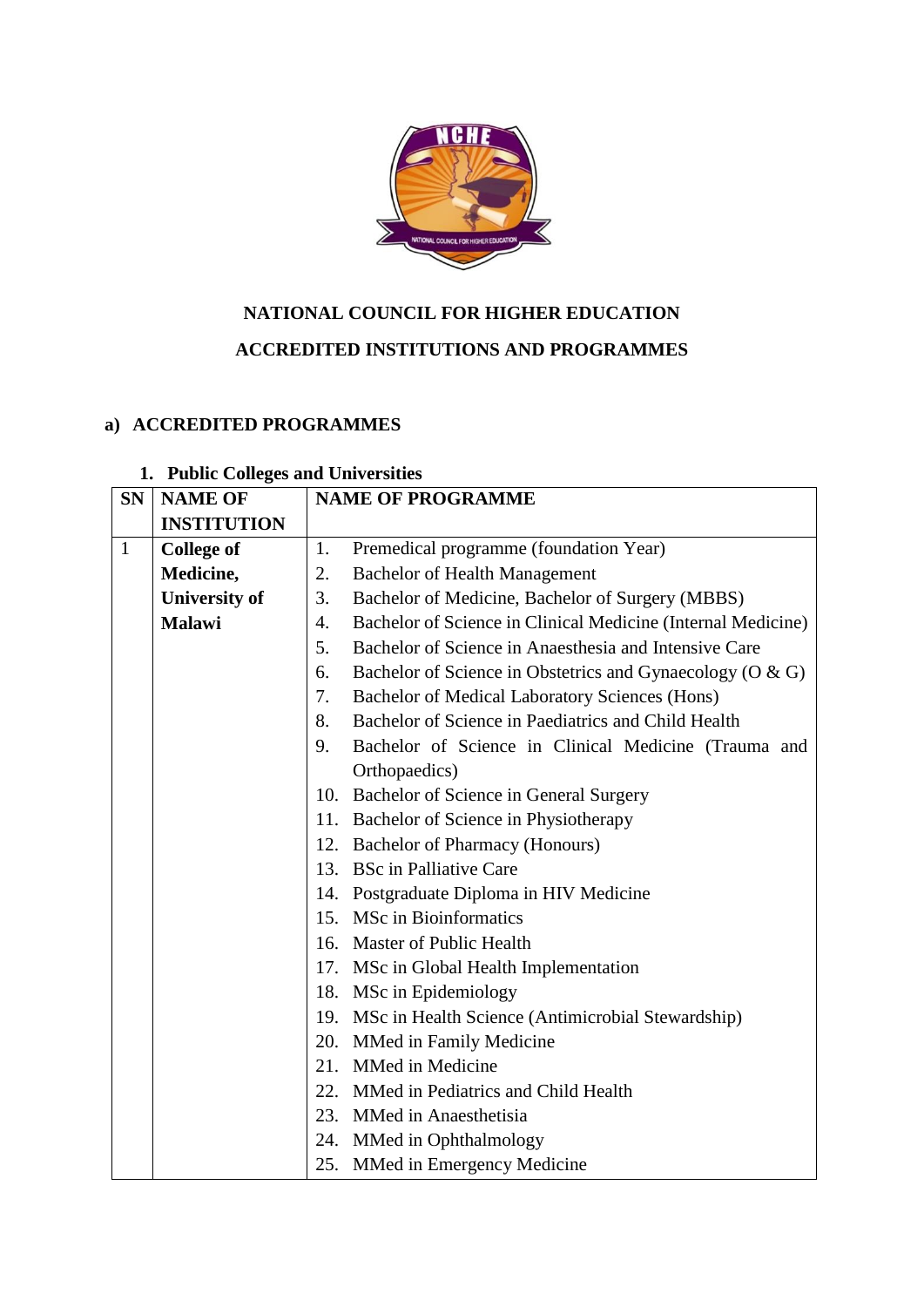|                |                       |    | 26. MMed in Obstetrics and Gynaecology                     |
|----------------|-----------------------|----|------------------------------------------------------------|
|                |                       |    | 27. MMed in Otolaryngology (ENT)                           |
|                |                       |    | 28. MMed in Psychiatry                                     |
|                |                       |    | 29. MMed in Orthopaedics                                   |
|                |                       |    | 30. MMed in Surgery                                        |
|                |                       |    | 31. Master of Philosophy (various specializations)         |
|                |                       |    | 32. Doctor of Philosophy (various specializations)         |
|                |                       |    |                                                            |
| $\overline{2}$ | <b>Kamuzu College</b> |    | <b>Generic Programmes</b>                                  |
|                | of Nursing,           | 1. | Bachelor of Science in Nursing and Midwifery               |
|                | <b>University of</b>  | 2. | Bachelor of Science in Adult Health Nursing                |
|                | <b>Malawi</b>         | 3. | Bachelor of Science in Child Health Nursing                |
|                |                       | 4. | Bachelor of Science in Community Health and Psychiatric    |
|                |                       |    | <b>Nursing</b>                                             |
|                |                       | 5. | Bachelor of Science in Mental Health and Psychiatric       |
|                |                       |    | <b>Nursing</b>                                             |
|                |                       | 6. | Bachelor of Science in Midwifery                           |
|                |                       |    |                                                            |
|                |                       |    | <b>Post-Basic Programmes</b>                               |
|                |                       | 7. | University Certificate in Midwifery                        |
|                |                       | 8. | Bachelor of Science in Adult Health Nursing                |
|                |                       | 9. | Bachelor of Science in Child Paediatric Nursing            |
|                |                       |    | 10. Bachelor of Science in Community Health Nursing        |
|                |                       |    | 11. Bachelor of Science in Mental Health and Psychiatric   |
|                |                       |    | <b>Nursing</b>                                             |
|                |                       |    | 12. Bachelor of Science in Midwifery                       |
|                |                       |    | 13. Bachelor of Science in Nursing Education               |
|                |                       |    | 14. Bachelor of Science in Health Service Management       |
|                |                       |    |                                                            |
|                |                       |    | 15. Master of Science in Adult Health Nursing              |
|                |                       |    | 16. Master of Science in Child Health Nursing              |
|                |                       |    | 17. Master of Science in Community Health Nursing          |
|                |                       |    | 18. Master of Science in Midwifery                         |
|                |                       |    | 19. Master of Science in Nursing and Midwifery Education   |
|                |                       |    | 20. Master of Science in Reproductive Health Nursing       |
|                |                       |    | 21. Doctor of Philosophy in Inter-Professional Health Care |
|                |                       |    | Leadership                                                 |
|                |                       |    | 22. Doctor of Philosophy in Nursing                        |
|                |                       |    | 23. Doctor of Philosophy in Midwifery                      |
| 3              | The Polytechnic,      | 1. | Diploma in Civil Engineering                               |
|                | <b>University of</b>  | 2. | Diploma in Biomedical Engineering                          |
|                | Malawi                | 3. | Diploma in Electronics and Computer Engineering            |
|                |                       |    |                                                            |
|                |                       | 4. | Diploma in Mining                                          |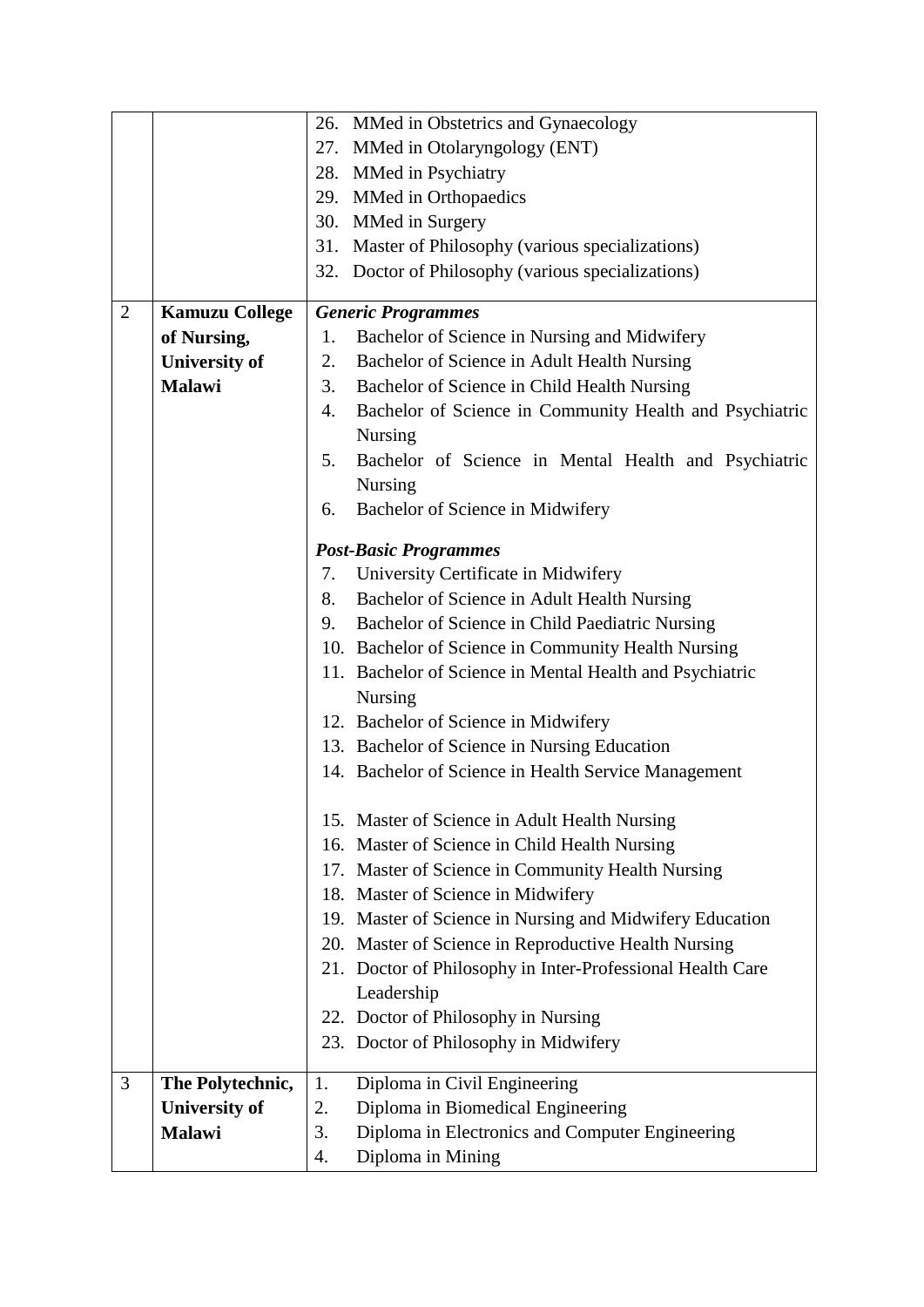|  | 5.  | Bachelor of Automobile Engineering (Hons)                         |
|--|-----|-------------------------------------------------------------------|
|  | 6.  | Bachelor of Electrical and Electronics Engineering (Hons)         |
|  | 7.  | Bachelor of Electronics and Computer Engineering (Hons)           |
|  | 8.  | Bachelor of Energy Engineering (Hons)                             |
|  | 9.  | Bachelor of Mining Engineering (Hons)                             |
|  | 10. | Bachelor of Geological Engineering (Hons)                         |
|  | 11. | Bachelor of Industrial Engineering (Hons)                         |
|  | 12. | Bachelor of Metallurgy & Mineral Processing Engineering<br>(Hons) |
|  | 13. | Bachelor of Civil Engineering (Transportation) (Hons)             |
|  | 14. | Bachelor of Civil Engineering (Water) (Hons)                      |
|  | 15. | Bachelor of Civil Engineering (Structures) (Hons)                 |
|  | 16. | Bachelor of Mechanical Engineering (Hons)                         |
|  | 17. | Bachelor of Science in Information Technology                     |
|  | 18. | Bachelor of Science in Management Information Systems             |
|  | 19. |                                                                   |
|  | 20. | Bachelor of Science in Land Surveying (Hons)                      |
|  | 21. | Bachelor of Science in Land Economy (Hons)                        |
|  | 22. | Bachelor of Science in Physical Planning (Hons)                   |
|  |     | Master of Science in Infrastructure Development and               |
|  | 23. | Management (IDM)                                                  |
|  | 24. | PhD Engineering (Industrial Management)                           |
|  |     | Diploma in Industrial Laboratory Technology                       |
|  | 25. | <b>Bachelor of Accountancy</b>                                    |
|  | 26. | <b>Bachelor of Business Administration</b>                        |
|  | 27. | Bachelor of Business Administration (Marketing)                   |
|  | 28. | Bachelor of Commerce (Internal Audit)                             |
|  | 29. | Bachelor of Commerce (Banking and Finance)                        |
|  | 30. | Bachelor of Commerce (Entrepreneurship)                           |
|  | 31. | Bachelor of Procurement and Logistics Management                  |
|  | 32. | Bachelor of Biomedical Engineering (Hons)                         |
|  | 33. | <b>Bachelor</b><br>of<br>Electronics<br>and<br>Telecommunications |
|  |     | Engineering (Hons)                                                |
|  | 34. | Bachelor of Arts in Business Communication                        |
|  | 35. | Bachelor of Arts in Journalism                                    |
|  | 36. | Bachelor of Education (Business Studies)                          |
|  | 37. | <b>Bachelor of Technical Education (Science)</b>                  |
|  | 38. | Bachelor of Science in Environmental Health                       |
|  | 39. | Bachelor of Science in Mathematical Sciences Education            |
|  |     | (Mathematics and Statistics)                                      |
|  | 40. | Bachelor of Science in Mathematical Sciences Education            |
|  |     | (Mathematics and Computing)                                       |
|  | 41. | Bachelor of Science in Mathematical Sciences Education            |
|  |     | (Statistics and Computing)                                        |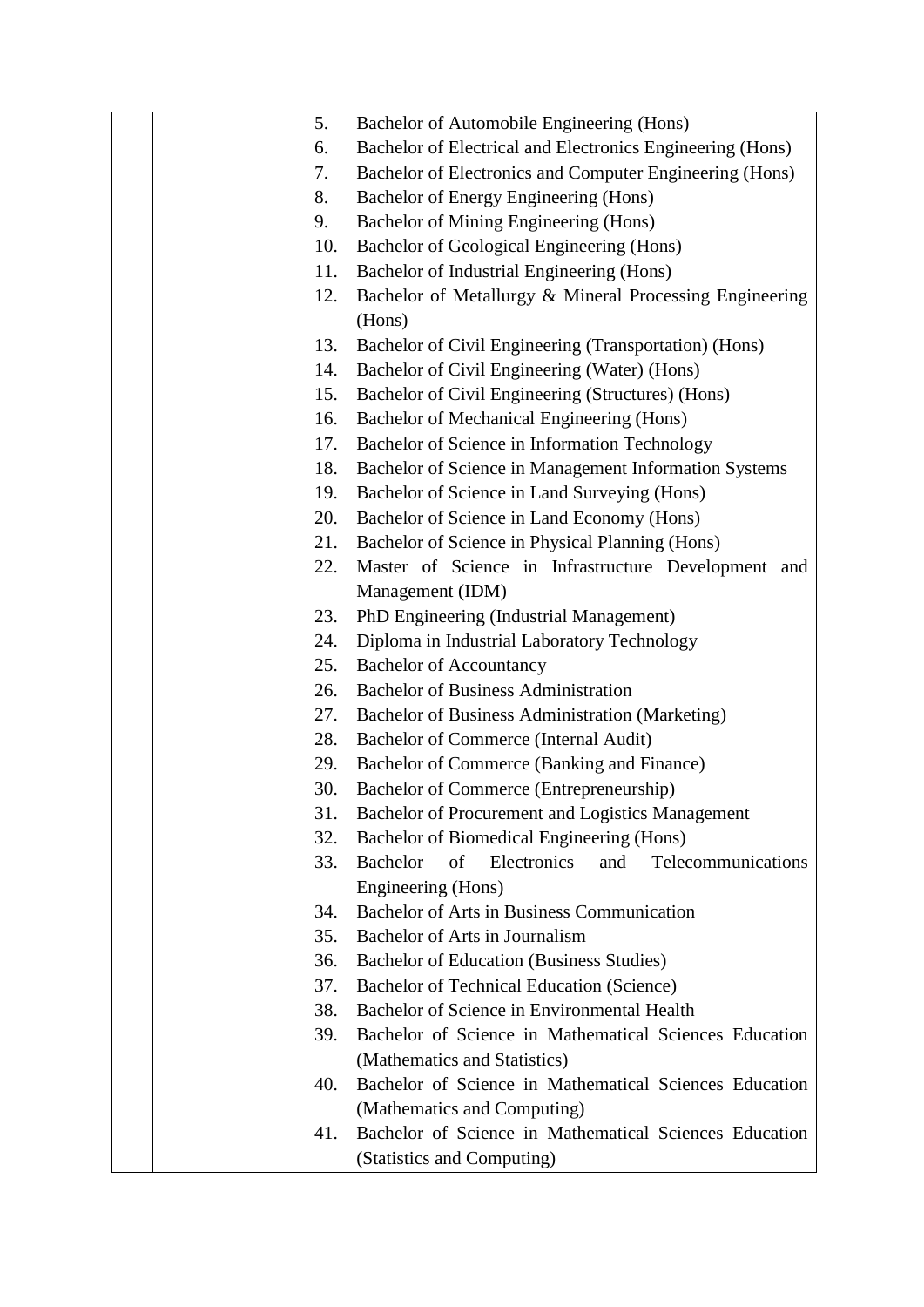|                |                      | 42.        | Bachelor of Science in Food Science and Technology                             |
|----------------|----------------------|------------|--------------------------------------------------------------------------------|
|                |                      | 43.        | Bachelor of Science in Industrial and Environmental Physics                    |
|                |                      | 44.        | Bachelor of Science in Environmental Management and                            |
|                |                      |            | Technology                                                                     |
|                |                      | 45.        | Bachelor of Science in Industrial Laboratory Technology                        |
|                |                      | 46.        | Bachelor of Science in Architectural Studies                                   |
|                |                      | 47.        | Bachelor of Science in Quantity Surveying (Hons)                               |
|                |                      | 48.        | Master of Arts in Health and Behavioural<br>Change                             |
|                |                      |            | Communication (MHBCC)                                                          |
|                |                      | 49.        | Master of Business Administration                                              |
|                |                      | 50.        | Master of Science in Water Resources and Supply                                |
|                |                      |            | Management (MWRSM)                                                             |
|                |                      | 51.        | Master of Technical and Vocational Education (MTVE)                            |
|                |                      | 52.        | Master of Science in Sustainable Engineering Management                        |
|                |                      |            | (Water)                                                                        |
|                |                      | 53.        | Master of Science in Sustainable Engineering Management                        |
|                |                      |            | (Facilities)                                                                   |
|                |                      | 54.        | Master of Science in Environmental Health (MEH)                                |
|                |                      | 55.        | MPhil Applied Sciences (Environmental Health)                                  |
|                |                      | 56.        | MPhil Applied Sciences (Environmental Sanitation)                              |
|                |                      | 57.        | PhD Applied Sciences (Environmental Sanitation)                                |
|                |                      | 58.        | PhD Applied Sciences (Information Technology)                                  |
|                |                      | 59.        | PhD in Commerce (Entrepreneurship)                                             |
|                |                      | 60.        | PhD in Commerce (Financial Management)                                         |
|                |                      | 61.        | PhD in Commerce (Strategic Management)                                         |
| $\overline{4}$ | <b>Malawi</b>        | 1.         | Bachelor of Engineering – Biomedical Engineering (Hons)                        |
|                | <b>University of</b> | 2.         | Bachelor of Engineering - Chemical Engineering (Hons)                          |
|                | <b>Science and</b>   | 3.         | Bachelor of Engineering - Metallurgy and Materials                             |
|                | <b>Technology</b>    |            | Engineering (Hons)                                                             |
|                | (MUST)               | 4.         | Bachelor of Science in Earth Sciences                                          |
|                |                      | 5.         | Bachelor of Science in Meteorology and Climate Science                         |
|                |                      | 6.         | Bachelor of Science in Disaster Risk Management                                |
|                |                      | 7.         | Bachelor of Science in Geo Information and Earth                               |
|                |                      |            | <b>Observation Sciences</b>                                                    |
|                |                      | 8.         | Bachelor of Science in Computer Systems and Security                           |
|                |                      | 9.         | Bachelor of Science in Business Information Technology                         |
|                |                      | 10.        | Bachelor of Science in Medical Microbiology<br>Master of Science in Innovation |
|                |                      | 11.<br>12. |                                                                                |
|                |                      |            | Master in Entrepreneurship                                                     |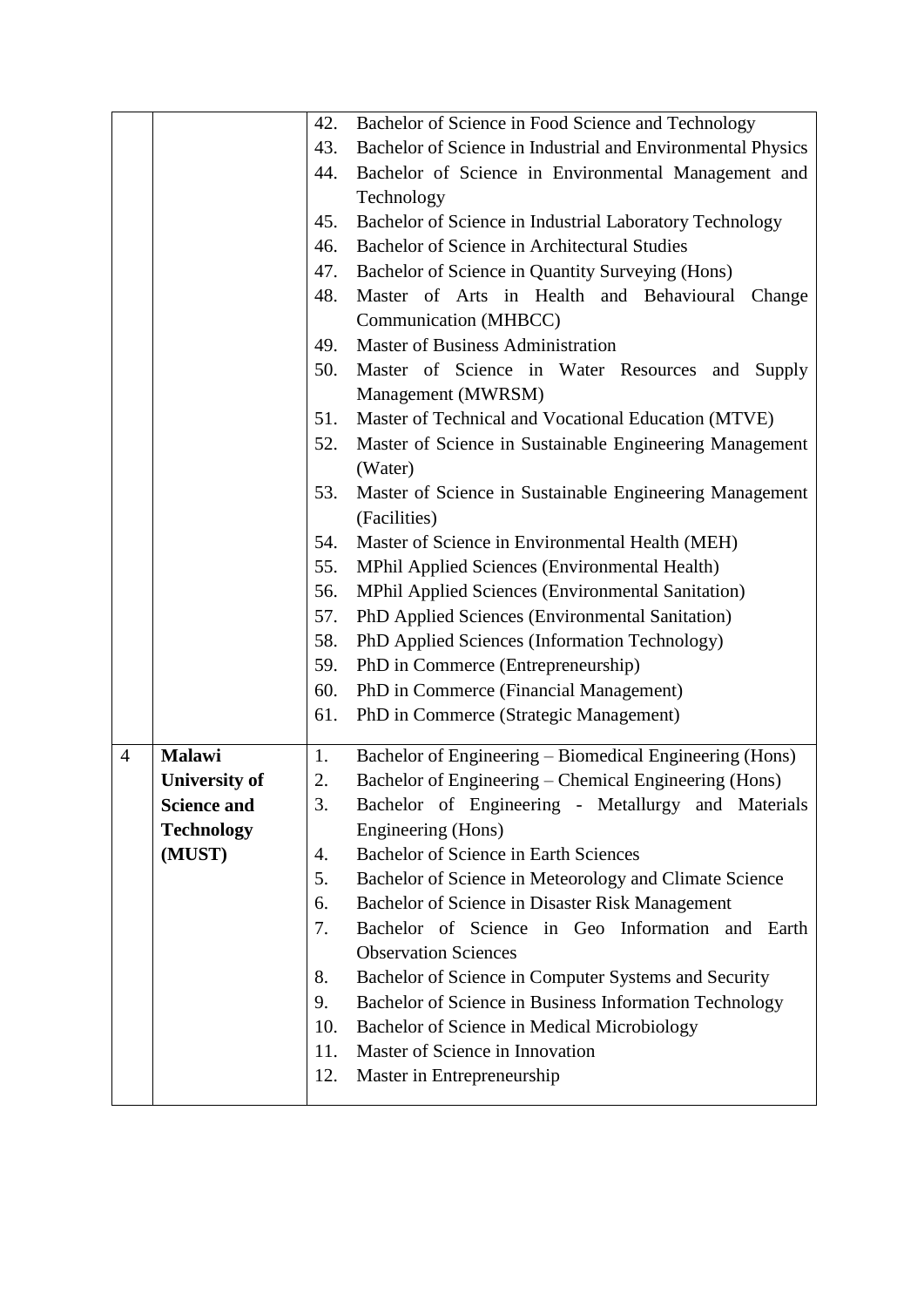| 5 | <b>Mzuzu</b>           | 1.  | Bachelor of Education in Languages                    |
|---|------------------------|-----|-------------------------------------------------------|
|   | <b>University</b>      | 2.  | Bachelor of Arts in Theology and Religious Studies    |
|   | (MZUNI)                | 3.  | Bachelor of Arts in Security Studies                  |
|   |                        | 4.  | <b>Bachelor of Arts Education</b>                     |
|   |                        | 5.  | <b>Bachelor of Science Education</b>                  |
|   |                        | 6.  | Bachelor of Arts Education (French)                   |
|   |                        | 7.  | Bachelor of Science Education in ICT                  |
|   |                        | 8.  | Bachelor of Science (Nursing and Midwifery)           |
|   |                        | 9.  | Bachelor of Science in Forestry                       |
|   |                        | 10. | Bachelor of Science in Renewable Energy Technologies  |
|   |                        | 11. | Bachelor of Science in Fisheries and Aquatic Studies  |
|   |                        | 12. | Bachelor of Science in Land Management                |
|   |                        | 13. | Bachelor of Science in Optometry                      |
|   |                        | 14. | Bachelor of Science in Water Resources Management and |
|   |                        |     | Development                                           |
|   |                        | 15. | Bachelor of Science in Value Chain Agriculture        |
|   |                        | 16. | Bachelor of Science in Transformative Development     |
|   |                        | 17. | Bachelor of Science in Biomedical Sciences            |
|   |                        | 18. | Bachelor of Science in Tourism Management             |
|   |                        | 19. | Bachelor of Science in Hospitality Management         |
|   |                        | 20. | University Certificate Education                      |
|   |                        | 21. | Master of Education, Leadership and Management        |
|   |                        | 22. | Master of Education in Teacher Education              |
|   |                        | 23. | <b>Master in Environmental Sciences</b>               |
|   |                        | 24. | Master in Information Theory, Coding and Cryptography |
|   |                        | 25. | Master of Theology and Religious Studies              |
|   |                        | 26. | PhD in Theology and Religious Studies                 |
|   |                        | 27. | PhD in Information Theory, Coding and Cryptography    |
|   |                        | 28. | PhD in Environmental Sciences                         |
| 6 | Lilongwe               | 1.  | Diploma in Agriculture                                |
|   | <b>University of</b>   | 2.  | Diploma in Agriculture Education                      |
|   | <b>Agriculture and</b> | 3.  | Diploma in Agro-Food Processing                       |
|   | <b>Natural</b>         | 4.  | Diploma in Animal Health and Production               |
|   | <b>Resources</b>       | 5.  | Diploma in Dairy Science                              |
|   | (LUANAR)               | 6.  | Diploma in Environmental Management                   |
|   |                        | 7.  | Diploma in Food Nutrition and Livelihood Security     |
|   |                        | 8.  | Diploma in Gender and Development                     |
|   |                        | 9.  | Diploma in Horticulture                               |
|   |                        | 10. | Diploma in Irrigation Technology                      |
|   |                        | 11. | Diploma in Land Administration                        |
|   |                        | 12. | Diploma in Seed Technology                            |
|   |                        | 13. | Diploma in Youth Development                          |
|   |                        | 14. | Bachelor of Science in Agricultural Education (ODL)   |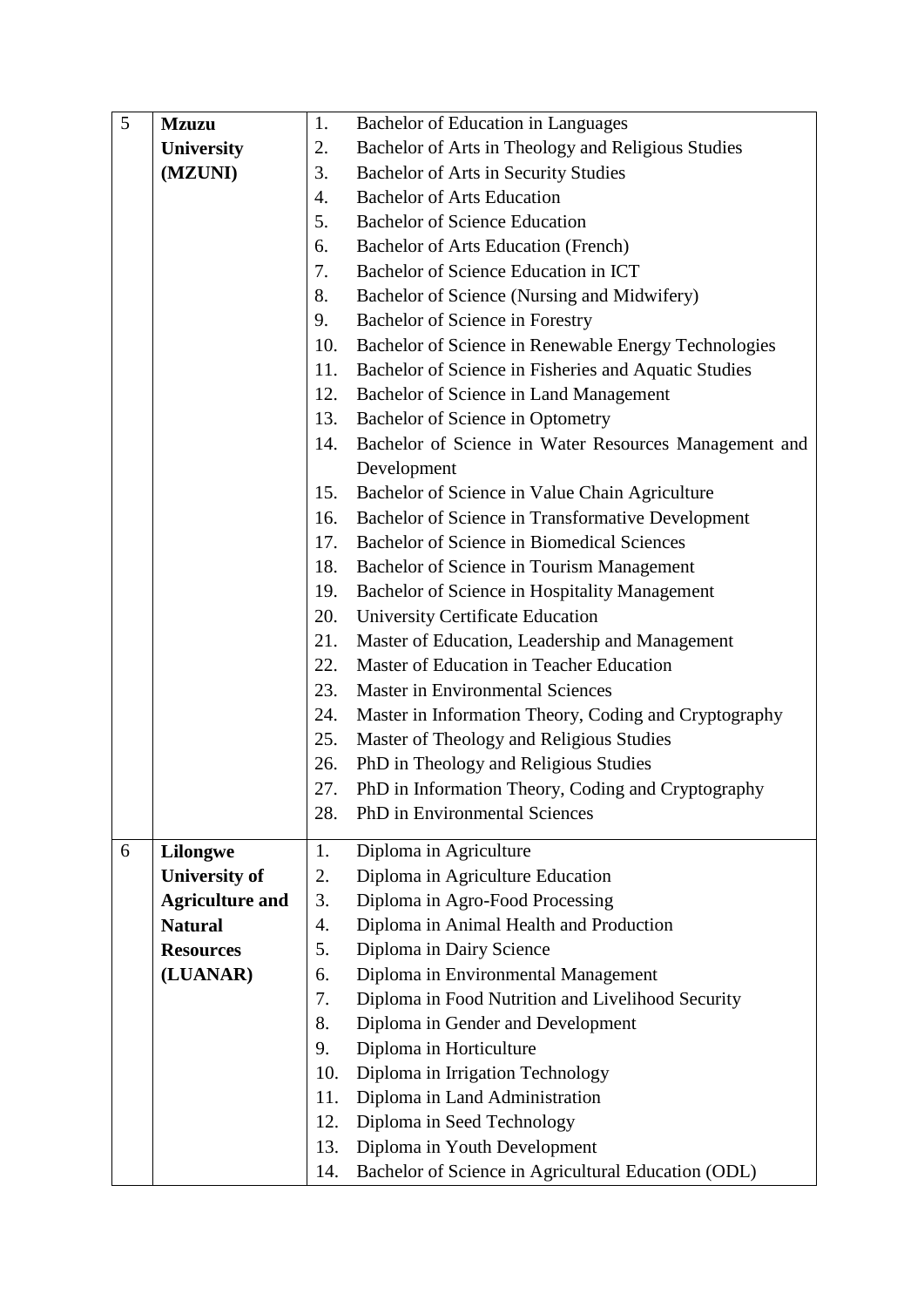|     | 15. Bachelor of Science in Biotechnology               |
|-----|--------------------------------------------------------|
| 16. | Bachelor of Science in Food Technology                 |
|     | 17. Bachelor of Science in Gender and Development      |
|     | 18. Bachelor of Science in Seed Systems                |
| 19. | <b>Bachelor of Veterinary Medicine</b>                 |
| 20. | <b>BSc</b> in Agricultural Engineering                 |
| 21. | <b>BSc</b> in Irrigation Engineering                   |
| 22. | <b>BSc.</b> Agribusiness Management                    |
| 23. | BSc. Agricultural Development Communication            |
| 24. | <b>BSc.</b> Agricultural Economics                     |
| 25. | BSc. Agricultural Enterprise and Microfinance          |
|     | 26. BSc. Agricultural Extension                        |
|     | 27. BSc. Agriculture                                   |
|     | 28. BSc. Agriculture Innovation                        |
|     | 29. BSc. Agroforestry                                  |
|     | 30. BSc. Agronomy                                      |
|     | 31. BSc. Animal Science                                |
|     | 32. BSc. Aquaculture and Fisheries Science             |
| 33. | <b>BSc.</b> Development Economics                      |
|     | 34. BSc. Environmental Sciences                        |
|     | 35. BSc. Food Science and Technology                   |
|     | 36. BSc. Forestry                                      |
|     | 37. BSc. Horticulture                                  |
| 38. | BSc. Human Sciences and Community Services             |
|     | 39. BSc. Natural Resources Management (Land and Water) |
| 40. | BSc. Natural Resources Management (Wildlife<br>and     |
|     | Ecotourism)                                            |
| 41. | <b>BSc.</b> Nutrition and Food Science                 |
| 42. | <b>BSc. Soil Science</b>                               |
| 43. | Master of Science in Agriculture Education             |
| 44. | MSc. Agribusiness Management                           |
| 45. | MSc. Agricultural Economics                            |
| 46. | MSc. Agroforestry                                      |
| 47. | MSc. Agronomy (Plant Breeding)                         |
| 48. | MSc. Animal Science                                    |
| 49. | MSc. Aquaculture                                       |
| 50. | MSc. Crop Protection (Entomology)                      |
|     | Plant protection<br>i)                                 |
|     | Pathology and weed science<br>ii)                      |
| 51. | MSc. Environment and Climate Change Science            |
| 52. | MSc. Environmental Forestry                            |
| 53. | MSc. Fisheries                                         |
| 54. | MSc. Food Science and Technology                       |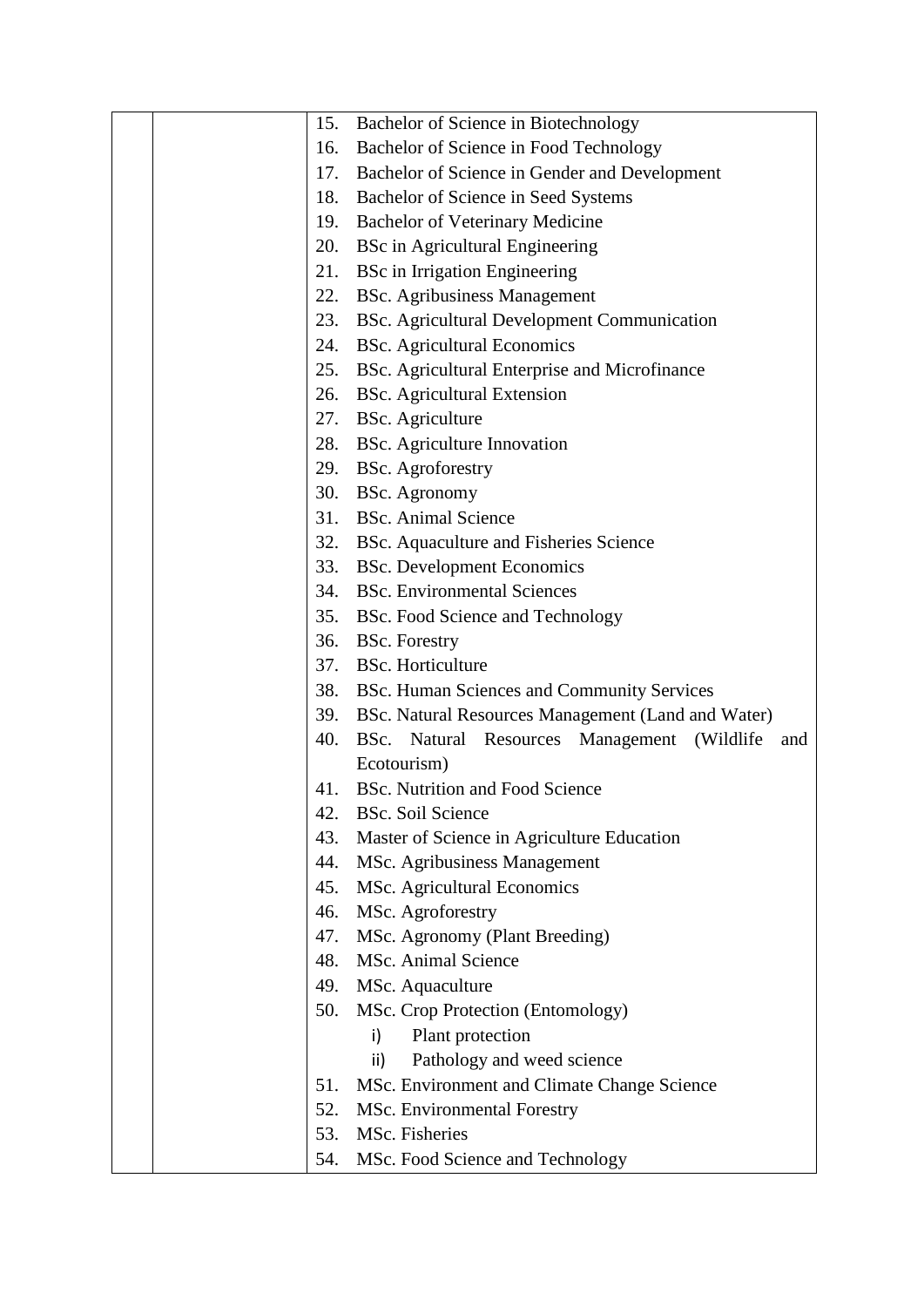|   |                       | 55. | MSc. Horticulture (Biotechnology)                        |
|---|-----------------------|-----|----------------------------------------------------------|
|   |                       | 56. | <b>MSc. Human Nutrition</b>                              |
|   |                       |     | 57. MSc. In Agronomy (Plant Breeding)                    |
|   |                       | 58. | MSc. in Social Forestry                                  |
|   |                       |     | 59. MSc. Irrigation Engineering                          |
|   |                       | 60. | MSc. Rural Development and Extension                     |
|   |                       |     | 61. MSc. Seed Science                                    |
|   |                       |     | 62. MSc. Soil Science                                    |
|   |                       |     | 63. PhD Animal Science                                   |
|   |                       |     | 64. PhD in Agricultural and Resource Economics           |
|   |                       | 65. | PhD in Aquaculture and Fisheries Science                 |
|   |                       | 66. | PhD in Forestry                                          |
|   |                       | 67. | PhD in Rural Development and Extension                   |
|   |                       | 68. | Postgraduate Diploma in Clinical Dietetics               |
|   |                       |     |                                                          |
| 7 | <b>Malawi College</b> | 1.  | Bachelor of Business Management and Entrepreneurship     |
|   | of Accountancy        | 2.  | Bachelor of Applied Accounting, Auditing and Information |
|   | (MCA)                 |     | <b>Systems</b>                                           |
|   |                       |     | 3. Bachelor of Marketing and Public Relations            |
|   |                       |     | 4. Bachelor of Management and Information Systems        |
|   |                       |     |                                                          |
| 8 | Malawi Institute      | 1.  | <b>Bachelor of Business Administration</b>               |
|   | of Management         |     | 2. Bachelor of Arts in Human Resource Management         |
|   | (MIM)                 |     | 3. Bachelor of Arts in Marketing                         |
|   |                       |     | <b>Master of Business Administration</b>                 |
|   |                       | 5.  | Master of Science in Management Studies                  |
|   |                       |     |                                                          |

# **2. Private Colleges and Universities**

| 9 | <b>The Catholic</b>  | 1.  | Diploma in Education                                |
|---|----------------------|-----|-----------------------------------------------------|
|   | <b>University of</b> | 2.  | Diploma in Education (Business Studies)             |
|   | <b>Malawi</b>        | 3.  | Diploma in Education (Geography and Social Studies) |
|   | (CUNIMA)             | 4.  | Diploma in Education (History)                      |
|   |                      | 5.  | Diploma in Environmental Studies                    |
|   |                      | 6.  | Diploma in Mathematics and Computer Studies         |
|   |                      | 7.  | Diploma in Monitoring and Evaluation                |
|   |                      | 8.  | Diploma in Special Needs Education                  |
|   |                      | 9.  | Diploma in Statistics                               |
|   |                      | 10. | <b>Bachelor of Applied Statistical Sciences</b>     |
|   |                      | 11. | Bachelor of Arts in Education (Biblical Studies)    |
|   |                      | 12. | Bachelor of Arts in Education (English)             |
|   |                      | 13. | Bachelor of Arts in Education (History)             |
|   |                      | 14. | <b>Bachelor of Commerce (Accountancy)</b>           |
|   |                      | 15. | Bachelor of Commerce (Banking and Finance)          |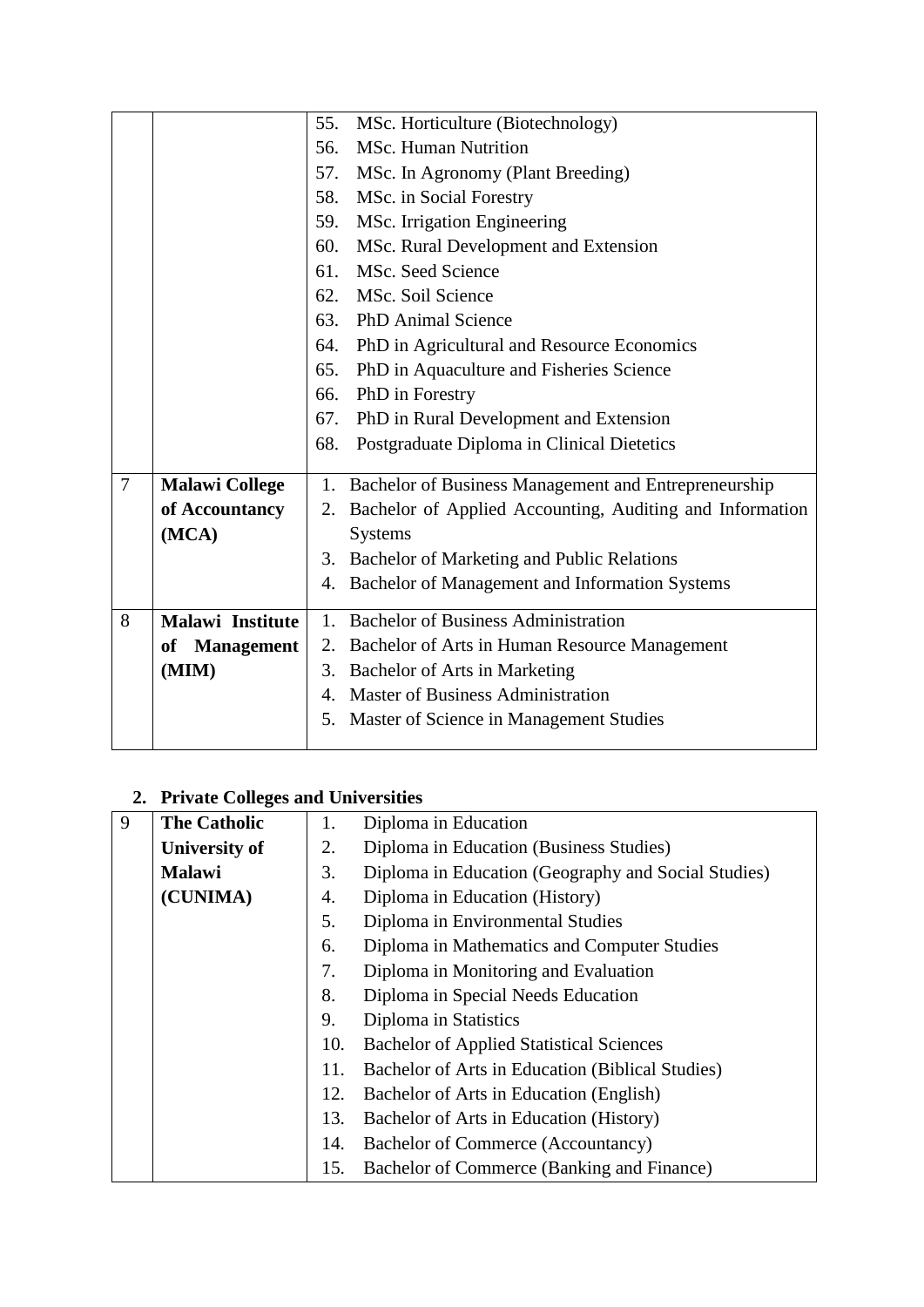|    |                        | 16. | <b>Bachelor of Commerce (Business Administration)</b>        |
|----|------------------------|-----|--------------------------------------------------------------|
|    |                        | 17. | Bachelor of Commerce (Human Resources Management)            |
|    |                        | 18. | Bachelor of Commerce (Marketing)                             |
|    |                        | 19. | Bachelor of Education (languages)                            |
|    |                        | 20. | <b>Bachelor of Education (Mathematics)</b>                   |
|    |                        | 21. | Bachelor of Education (Physical Education and History)       |
|    |                        | 22. | Bachelor of Education (Special Needs)                        |
|    |                        | 23. | <b>Bachelor of Environmental Studies</b>                     |
|    |                        | 24. | <b>Bachelor of Philosophy</b>                                |
|    |                        | 25. | Bachelor of Science (Nursing and Midwifery)                  |
|    |                        | 26. | Bachelor of Social Science (Anthropology)                    |
|    |                        | 27. | Bachelor of Social Science (Development Studies)             |
|    |                        | 28. | Bachelor of Social Science (Economics)                       |
|    |                        | 29. | Bachelor of Social Sciences (Political Leadership)           |
|    |                        | 30. | Bachelor of Social Sciences (Social Work)                    |
|    |                        | 31. | Bachelor of Special Needs Education (Life Skills)            |
|    |                        | 32. | Master of Arts in Religious Studies                          |
| 10 | <b>DMI</b> St John the | 1.  | Diploma in Business Management                               |
|    | <b>Baptist</b>         | 2.  | Diploma in Commerce                                          |
|    | <b>University</b>      | 3.  | Diploma in Computer Science                                  |
|    |                        | 4.  | Diploma in Social Work                                       |
|    |                        | 5.  | Diploma in Education (Science)                               |
|    |                        | 6.  | Diploma in Arts Education                                    |
|    |                        | 7.  | <b>Bachelor of Social Work</b>                               |
|    |                        | 8.  | Bachelor of Science in Computer Science                      |
|    |                        | 9.  | Bachelor of Business Administration (Human Resource          |
|    |                        |     | Advertising<br>$\&$<br>Marketing,<br>Management,<br>Finance; |
|    |                        |     | Information Technology; Tourism; International Business)     |
|    |                        | 10. | of Commerce (Accounting<br>Bachelor<br>and<br>Finance;       |
|    |                        |     | Information Technology; International Business and EXIM;     |
|    |                        |     | Banking and Insurance)                                       |
|    |                        | 11. | Bachelor of Engineering in Computer Science                  |
|    |                        | 12. | Bachelor of Science in Education                             |
|    |                        | 13. | <b>Bachelor of Education Arts</b>                            |
| 11 | <b>Nkhoma</b>          | 1.  | Bachelor of Commerce<br>(Business)<br>Management<br>and      |
|    | University             |     | Entrepreneurship)                                            |
|    | (NKHUNI)               | 2.  | <b>Bachelor of Theology</b>                                  |
|    |                        | 3.  | Bachelor of Education (Languages and Literature)             |
|    |                        | 4.  | Bachelor of Education (Mathematical Sciences<br>and          |
|    |                        |     | <b>Information Technology</b> )                              |
|    |                        | 5.  | Bachelor of Education (Social and Environmental Studies)     |
|    |                        |     |                                                              |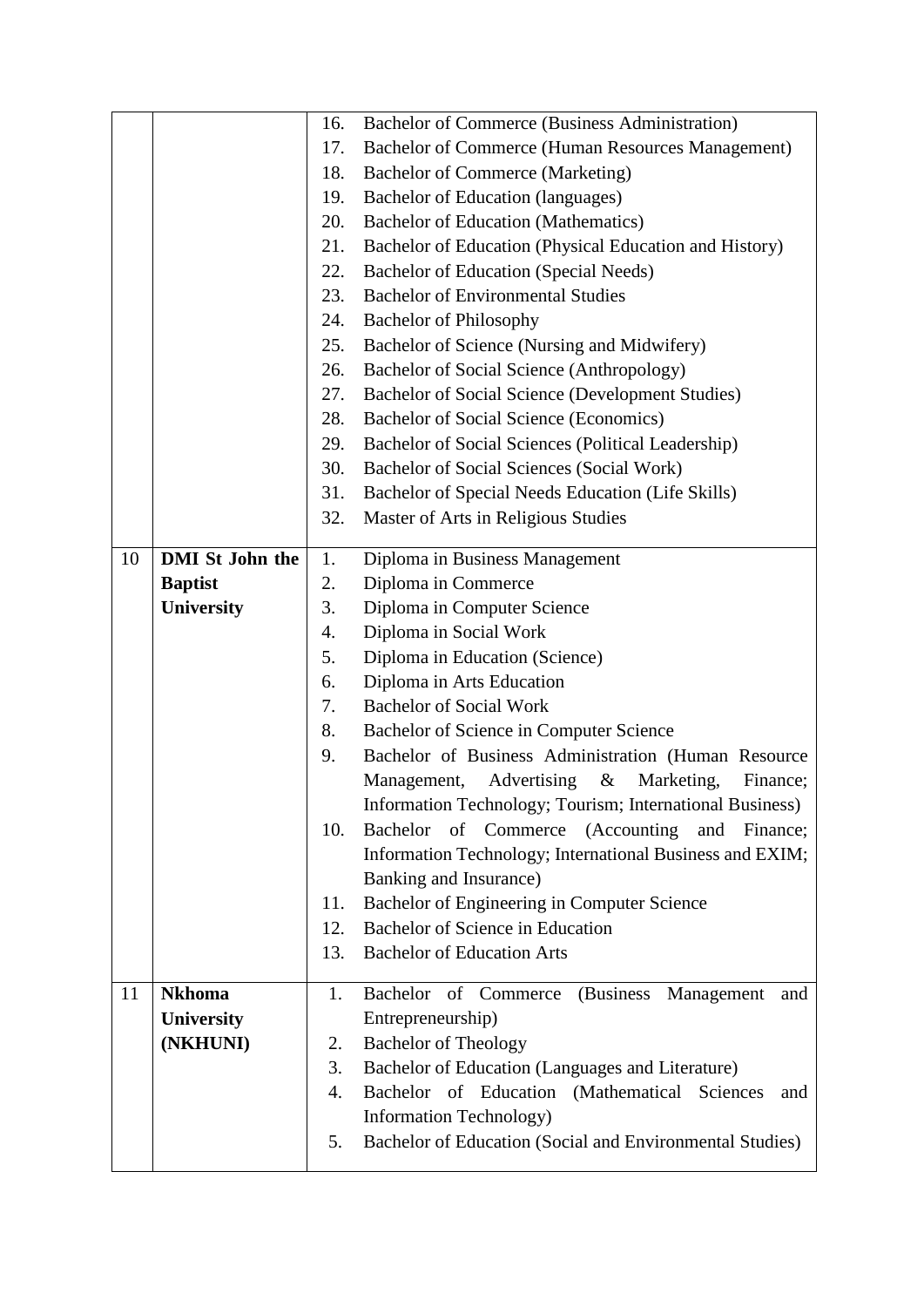| 12 | Malawi                  | 1.  | Diploma in Early Childhood Development                                     |
|----|-------------------------|-----|----------------------------------------------------------------------------|
|    | <b>Assemblies of</b>    | 2.  | University Certificate of Education                                        |
|    | <b>God University</b>   | 3.  | Bachelor of Arts in Biblical Counselling                                   |
|    | (MAGU)                  | 4.  | <b>Bachelor of Arts in Biblical Studies</b>                                |
|    |                         | 5.  | <b>Bachelor of Arts in Church Education Ministries</b>                     |
|    |                         | 6.  | Bachelor of Arts in Intercultural Studies                                  |
|    |                         | 7.  | <b>Bachelor of Education English</b>                                       |
|    |                         | 8.  | <b>Bachelor of Education History</b>                                       |
|    |                         | 9.  | <b>Bachelor of Education ICT</b>                                           |
|    |                         | 10. | <b>Bachelor of Education Mathematics</b>                                   |
|    |                         | 11. | <b>Bachelor of Education Social Studies</b>                                |
|    |                         | 12. | Bachelor of Commerce in Accounting                                         |
|    |                         | 13. | Bachelor of Commerce in Banking and Finance                                |
|    |                         | 14. | Bachelor of Commerce in Business Administration                            |
|    |                         | 15. | Bachelor of Commerce in Human Resources Management                         |
|    |                         | 16. | Bachelor of Commerce in Business Information Systems                       |
|    |                         | 17. | Bachelor of Commerce in Insurance                                          |
|    |                         | 18. | Bachelor of Commerce in Marketing                                          |
|    |                         | 19. | Master of Arts in Christian Leadership                                     |
|    |                         | 20. | Master of Arts in Community Psychology                                     |
|    |                         | 21. | Master of Arts in Intercultural Studies                                    |
| 13 | <b>Daeyang</b>          | 1.  | Bachelor of Nursing and Midwifery                                          |
|    | <b>University</b>       | 2.  | Bachelor of Science in Information, Communications                         |
|    |                         |     | Technology (ICT)                                                           |
|    |                         |     |                                                                            |
| 14 | <b>Malawi</b>           | 1.  | Bachelor of Arts in Theology/Religion                                      |
|    | <b>Adventist</b>        | 2.  | Bachelor of Science in Agriculture                                         |
|    | <b>University</b>       | 3.  | Bachelor of Science in Agri-business                                       |
|    | (MAU)                   | 4.  | <b>Bachelor</b><br><b>Business</b><br>Administration<br>(Management,<br>of |
|    |                         |     | Marketing and Finance)                                                     |
|    |                         | 5.  | Bachelor of Education (English Language and Literature)                    |
|    |                         | 6.  | Bachelor of Science in Public Health                                       |
|    |                         | 7.  | Bachelor of Science in Medical Laboratory Sciences                         |
| 15 | <b>Pentecostal Life</b> | 1.  | Bachelor of Arts in Business Management                                    |
|    | <b>University (PLU)</b> | 2.  | Bachelor of Science in Community Development                               |
|    |                         | 3.  | Bachelor of Arts in Procurement and Supply Chain                           |
|    |                         |     | Management                                                                 |
|    |                         |     |                                                                            |
| 16 | <b>Management</b>       | 1.  | Advanced Certificate in Management Studies                                 |
|    | <b>College of</b>       | 2.  | Advanced certificate in Financial Planning                                 |
|    | <b>Southern Africa</b>  | 3.  | Higher Certificate in Accounting                                           |
|    |                         | 4.  | Higher Certificate in Public Management                                    |
|    | (MANCOSA)               | 5.  | Higher Certificate in Information Technology                               |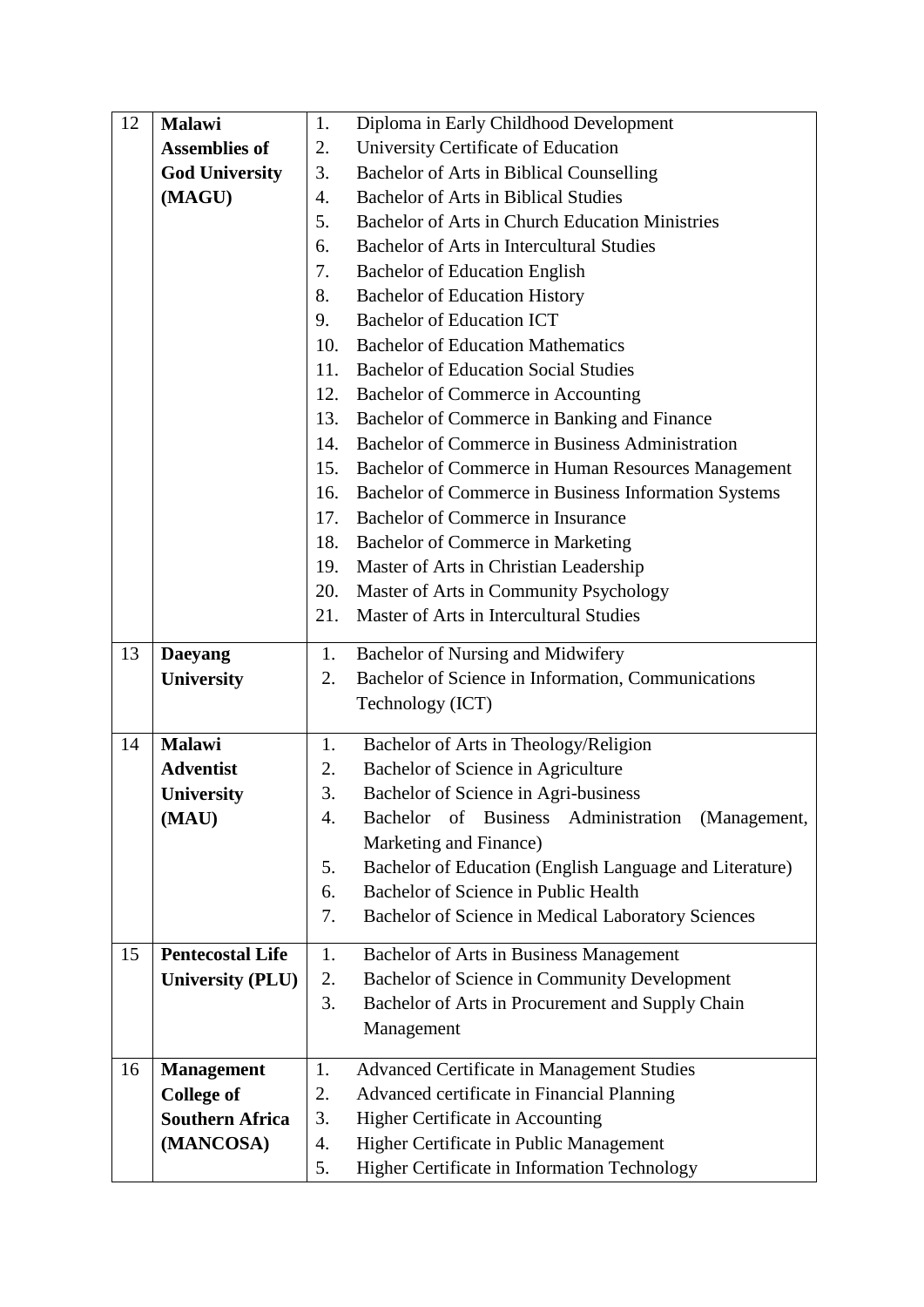|    | (Open and            | 6.  | Higher Certificate in Supply Chain Management            |
|----|----------------------|-----|----------------------------------------------------------|
|    | distance learning    | 7.  | Higher Certificate in Business Management                |
|    | <i>only</i> )        | 8.  | Higher Certificate in Local government and Development   |
|    |                      |     | Management                                               |
|    |                      | 9.  | Higher Certificate in Labour Studies                     |
|    |                      | 10. | Higher Certificate in Marketing                          |
|    |                      | 11. | Higher Certificate in project Management                 |
|    |                      | 12. | Higher Certificate in Human Resource Management          |
|    |                      | 13. | <b>Bachelor of Public Administration</b>                 |
|    |                      | 14. | <b>Bachelor of Business Administration</b>               |
|    |                      | 15. | Bachelor of Commerce in Marketing Management             |
|    |                      | 16. | Bachelor of Commerce in Information and Technology       |
|    |                      |     | Management                                               |
|    |                      | 17. | Bachelor of Commerce in Supply Chain Management          |
|    |                      | 18. | Bachelor of Commerce in Financial Management             |
|    |                      | 19. | Bachelor of Commerce in Human Resource Management        |
|    |                      |     | (Hons)                                                   |
|    |                      | 20. | Bachelor of Commerce in Marketing Management (Hons)      |
|    |                      | 21. | Bachelor of Public Administration (Hons)                 |
|    |                      | 22. | Postgraduate Diploma in Project Management               |
|    |                      | 23. | Postgraduate Diploma in Educational Management           |
|    |                      | 24. | Postgraduate Diploma in Business Management              |
|    |                      | 25. | Master of Business Administration (MBA)                  |
| 17 | <b>African Bible</b> | 1.  | <b>Bachelor of Arts in Biblical Studies</b>              |
|    | <b>College (ABC)</b> | 2.  | Bachelor of Arts in Christian Education                  |
|    |                      | 3.  | Bachelor of Arts in Christian Leadership and Business    |
|    |                      |     | Administration                                           |
|    |                      | 4   | Bachelor of Arts in Christian Leadership and Community   |
|    |                      |     | Development                                              |
|    |                      |     |                                                          |
| 18 | <b>University of</b> | 1.  | <b>Bachelor of Education Humanities</b>                  |
|    | Livingstonia         | 2.  | <b>Bachelor of Education Sciences</b>                    |
|    |                      | 3.  | Bachelor of Science in Information and Communication     |
|    |                      |     | Technology                                               |
|    |                      | 4.  | University Certificate of Education                      |
|    |                      | 5.  | Bachelor of Science in Environmental Management          |
|    |                      | 6.  | Bachelor of Science in Public Health                     |
|    |                      | 7.  | Bachelor of Science in Food Security and Nutrition       |
|    |                      | 8.  | Bachelor of Science in Computer Engineering              |
|    |                      | 9.  | Bachelor of Social Science in Social Development Studies |
|    |                      | 10. | Bachelor of Social Science in Human Rights               |
|    |                      | 11. | <b>Bachelor of Theology</b>                              |
|    |                      | 12. | Diploma in Theology                                      |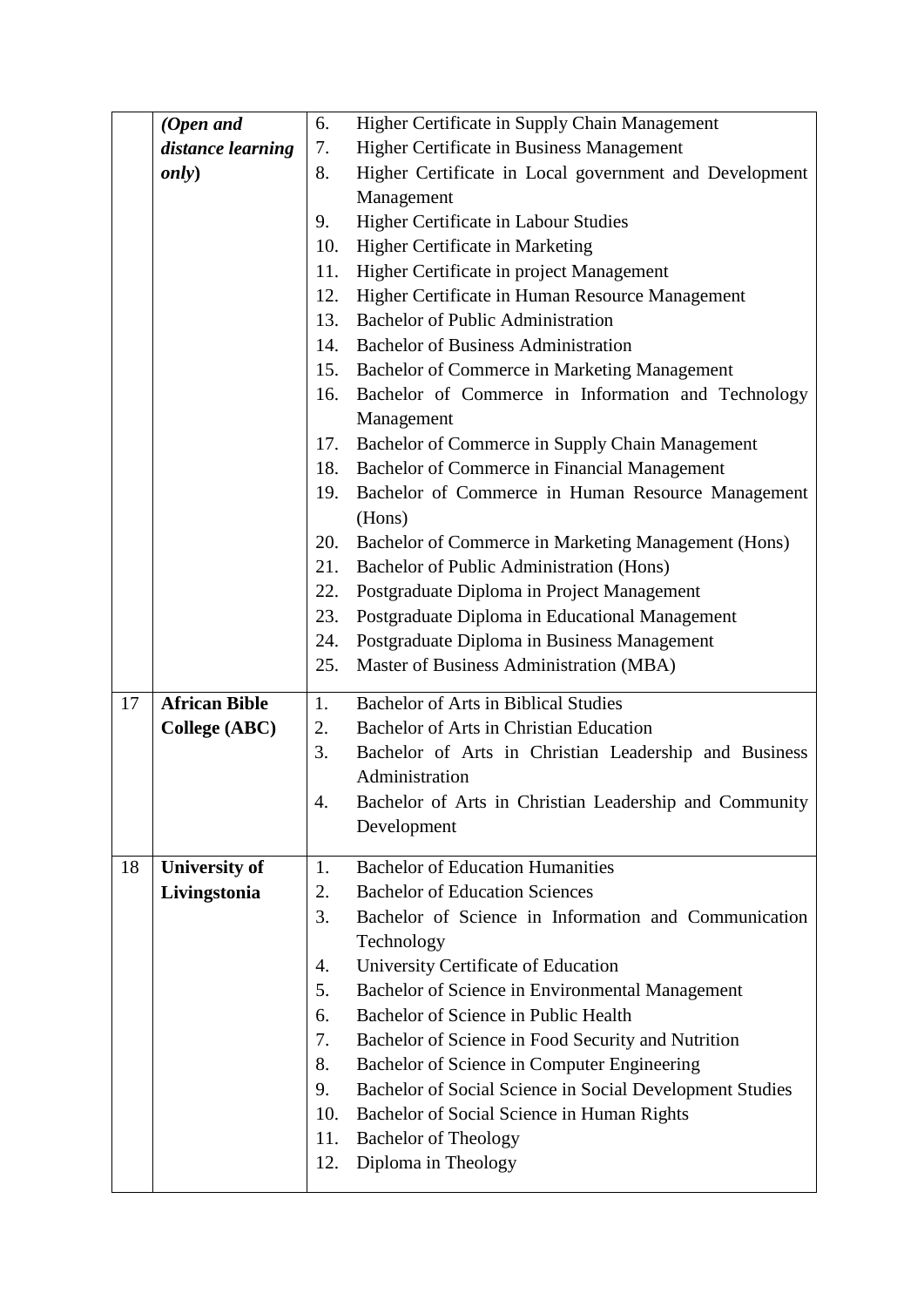| 19 | <b>Exploits</b>        | 1.  | <b>Bachelor of Accountancy</b>                             |
|----|------------------------|-----|------------------------------------------------------------|
|    | <b>University (EU)</b> | 2.  | <b>Bachelor of Business Administration</b>                 |
|    |                        | 3.  | <b>Bachelor of Arts Human Resources Management</b>         |
|    |                        | 4.  | Bachelor of Arts in Logistics Supply Chain Management      |
|    |                        | 5.  | <b>Bachelor of Health Systems Management</b>               |
|    |                        | 6.  | <b>Master of Business Administration</b>                   |
|    |                        | 7.  | Master of Human Resources Management                       |
| 20 | <b>University of</b>   | 1.  | Bachelor of Early Childhood Education                      |
|    | <b>Lilongwe</b>        | 2.  | <b>Bachelor of Business Administration</b>                 |
|    | (UNILIL)               | 3.  | Bachelor of Science in Entrepreneurship                    |
| 21 | <b>Millennium</b>      | 1.  | Bachelor of Science in Finance and Banking                 |
|    | <b>University (MU)</b> | 2.  | <b>Bachelor of Arts in Economics</b>                       |
|    |                        | 3.  | Bachelor of Arts in Public Sector Management               |
|    |                        | 4.  | Bachelor of Science in Accounting Practice                 |
|    |                        | 5.  | Bachelor of Business Administration with specialization in |
|    |                        |     | Management, Sales and Marketing                            |
|    |                        | 6.  | Bachelor of Science in Electronic Commerce                 |
|    |                        | 7.  | Bachelor of Arts in Graphic Design and Digital Media       |
|    |                        | 8.  | Bachelor of Science in Business Information Technology     |
|    |                        | 9.  | Bachelor of Arts in Human Resource Management              |
|    |                        | 10. | Bachelor of Education (Geography)                          |
|    |                        | 11. | Bachelor of Education (English)                            |
|    |                        | 12. | Bachelor of Arts in Social Work                            |
|    |                        | 13. | <b>Master of Business Administration</b>                   |
| 22 | <b>Blantyre</b>        | 1.  | Bachelor of Accounting and Finance                         |
|    | <b>International</b>   | 2.  | <b>Bachelor of Banking and Finance</b>                     |
|    | <b>University</b>      |     | <b>Bachelor of Business Administration</b>                 |
|    |                        | 4.  | <b>Bachelor of Economics</b>                               |
|    |                        | 5.  | <b>Bachelor of Community Development</b>                   |
|    |                        | 6.  | <b>Bachelor of Information Technology</b>                  |
|    |                        | 7.  | <b>Bachelor</b> of Journalism                              |
|    |                        | 8.  | <b>Bachelor of Entrepreneurship Development</b>            |

#### **b) PROGRAMMES THAT FAILED ACCREDITATION**

| <b>SN</b> | <b>NAME OF</b>     | <b>NAME OF PROGRAMME</b>                                  |  |  |
|-----------|--------------------|-----------------------------------------------------------|--|--|
|           | <b>INSTITUTION</b> |                                                           |  |  |
|           | The Polytechnic,   | PhD in Applied Sciences (Public Health Engineering)<br>Ι. |  |  |
|           | University of      |                                                           |  |  |
|           | <b>Malawi</b>      |                                                           |  |  |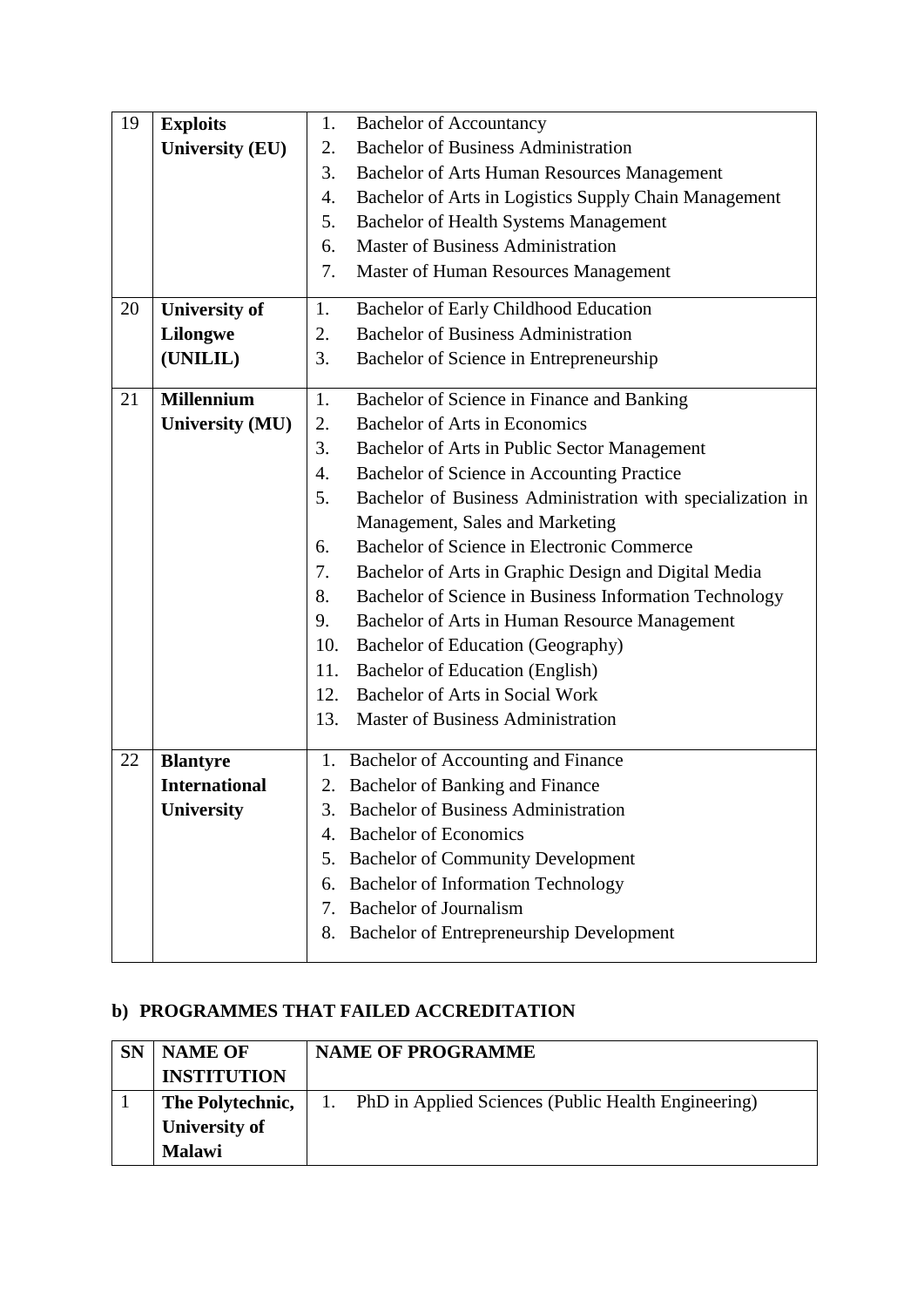| $\overline{2}$ | <b>Mzuzu</b>            | 1.  | Bachelor of Library and Information Science             |
|----------------|-------------------------|-----|---------------------------------------------------------|
|                | <b>University</b>       | 2.  | Bachelor of Science in Information Science and          |
|                | (MZUNI)                 |     | Communication                                           |
|                |                         | 3.  | Master in Information Science                           |
| 3              | <b>Malawi Institute</b> |     | Bachelor of Science in Information Communication        |
|                |                         | 1.  |                                                         |
|                | of Management           | 2.  | Master of Science in Information Systems and Technology |
|                | (MIM)                   | 1.  | <b>Bachelor of Business Administration</b>              |
| $\overline{4}$ | Columbia                |     |                                                         |
|                | Commonwealth            | 2.  | <b>Master of Business Administration</b>                |
|                | <b>University</b>       | 3.  | Doctor of Business Administration (DBA)                 |
|                | (CCU)                   |     |                                                         |
| 5              | <b>Share World</b>      | 1.  | Bachelor of Science in Business and Finance             |
|                | <b>Open University</b>  | 2.  | <b>Bachelor of Business Administration</b>              |
|                | (SWOU)                  | 3.  | Bachelor of Arts in Human Resource Development and      |
|                |                         |     | Management                                              |
|                |                         | 4.  | Bachelor of Science in Mass Communication               |
|                |                         | 5.  | Bachelor of Science in Rural and Community Development  |
|                |                         | 6.  | Bachelor of Science in Disaster Management and          |
|                |                         |     | <b>Sustainable Development</b>                          |
|                |                         | 7.  | Bachelor of Science in Permaculture and Community       |
|                |                         |     | Development                                             |
|                |                         | 8.  | Bachelor of Science in HIV and AIDS Management          |
|                |                         | 9.  | Bachelor of Science in Public Health                    |
|                |                         | 10. | Bachelor of Science in Forensic Accounting              |
|                |                         | 11. | Master of Public Health                                 |
|                |                         | 12. | MBA Financial Management and Investment                 |
|                |                         | 13. | <b>MBA Business Administration</b>                      |
|                |                         | 14. | MBA Human Resource Development and Management           |
|                |                         | 15. | <b>MBA Mass Communication</b>                           |
|                |                         | 16. | <b>MBA Good Governance</b>                              |
|                |                         | 17. | Master of Arts in Diplomacy and International Relations |
|                |                         | 18. | MBA Managing Rural and Community Development            |
|                |                         | 19. | MBA HIV and AIDS Management                             |
|                |                         | 20. | MBA Economic Crime and Fraud Management                 |
| 6              | <b>Blantyre</b>         | 1.  | <b>Bachelor of Actuarial Sciences</b>                   |
|                | <b>International</b>    | 2.  | <b>Bachelor of Counselling Psychology</b>               |
|                | <b>University (BIU)</b> | 3.  | Bachelor of Tourism and Hospitality Management          |
|                |                         |     |                                                         |
| $\tau$         | <b>Exploits</b>         | 1.  | Diploma in Management Studies                           |
|                | <b>University (EU)</b>  | 2.  | Master of Accounting and Auditing                       |
|                |                         | 3.  | Master of Supply Chain Management                       |
|                |                         | 4.  | PhD in Business Administration                          |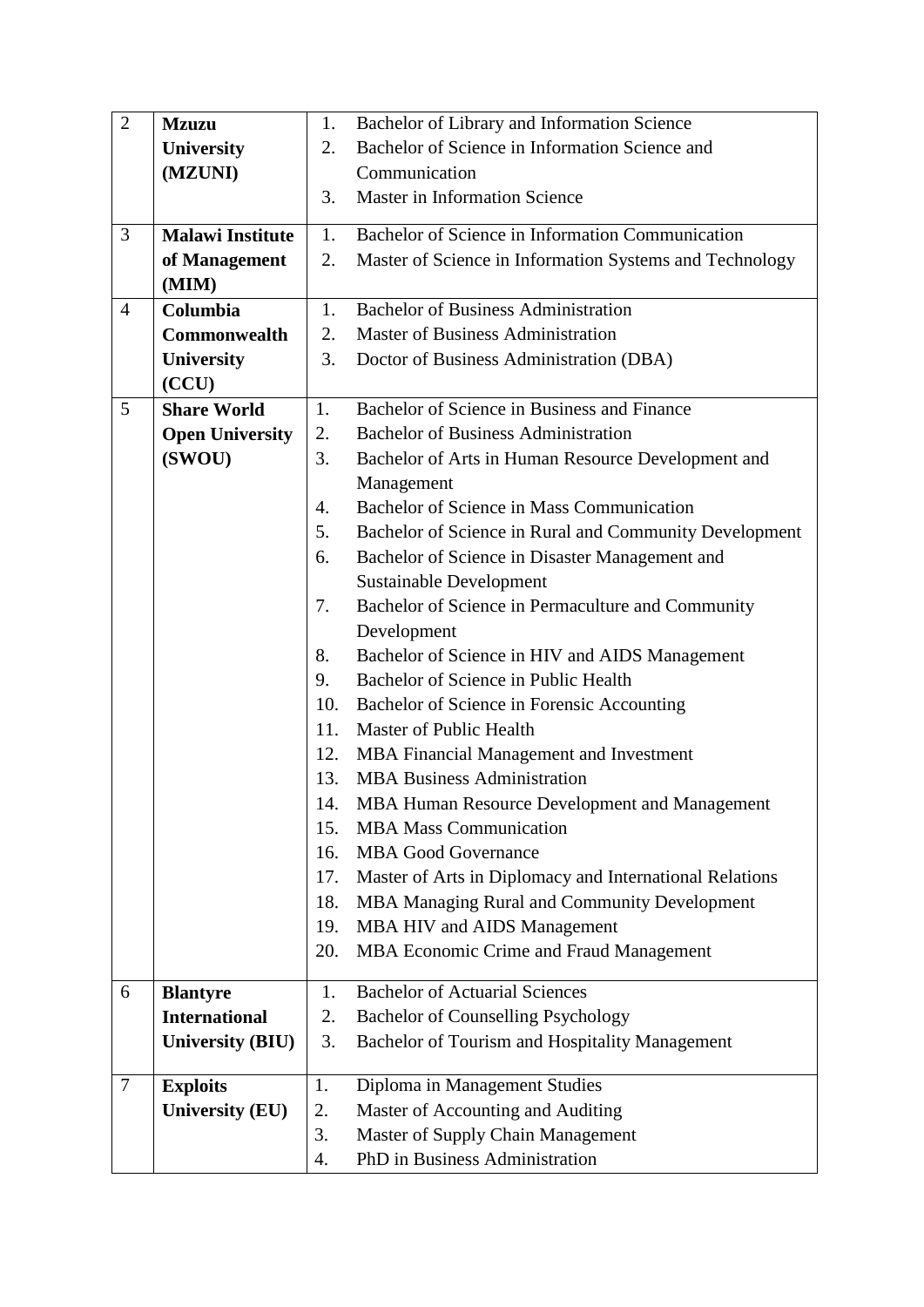|    |                         | 5.  | Bachelor of Accounting (inherited from Riverton University) |
|----|-------------------------|-----|-------------------------------------------------------------|
|    |                         | 6.  | Bachelor of Business<br>Administration (inherited from      |
|    |                         |     | <b>Riverton University</b> )                                |
|    |                         | 7.  | Bachelor of Marketing (inherited from Riverton University)  |
|    |                         | 8.  | Bachelor of Arts in International Business (inherited from  |
|    |                         |     | <b>Riverton University</b> )                                |
|    |                         | 9.  | Bachelor of Community Development (inherited from           |
|    |                         |     | <b>Riverton University</b> )                                |
|    |                         | 10. | Bachelor of Information Technology (inherited from          |
|    |                         |     | <b>Riverton University</b> )                                |
|    |                         | 11. | Bachelor of Arts in Human Resource Management (inherited    |
|    |                         |     | from Riverton University)                                   |
| 8  | <b>Skyway</b>           | 1.  | Diploma in Nutrition and Food Security                      |
|    | <b>University (SU)</b>  | 2.  | Diploma in Public Health                                    |
|    |                         | 3.  | Diploma in Human Resources Management                       |
|    |                         | 4.  | Diploma in HIV and AIDS Management                          |
|    |                         | 5.  | Diploma in Community Development                            |
|    |                         | 6.  | Diploma in Disaster Risk Reduction and Management           |
|    |                         | 7.  | Diploma in Accountancy                                      |
|    |                         | 8.  | Diploma in Business Administration                          |
|    |                         | 9.  | <b>BSc. Community Development</b>                           |
|    |                         |     | 10. BSc. Public Health                                      |
|    |                         |     | 11. BA Project Management                                   |
|    |                         |     | 12. BA Human Resources Management                           |
|    |                         |     | 13. Bachelor of Business Administration                     |
|    |                         |     | 14. Bachelor of Accountancy                                 |
| 9  | <b>The Catholic</b>     | 1.  | Bachelor of Education (Geography)                           |
|    | <b>University of</b>    | 2.  | <b>Master of Environmental Studies</b>                      |
|    | Malawi                  |     |                                                             |
|    | (CUNIMA)                |     |                                                             |
| 10 | <b>Pentecostal Life</b> | 1.  | <b>Master of Business Management</b>                        |
|    | University              | 2.  | Bachelor of Arts in Ministry                                |
|    | (PLU)                   | 3.  | Bachelor of Arts in Christian Leadership and Change         |
|    |                         | 4.  | <b>Bachelor of Arts Development Studies</b>                 |
|    |                         | 5.  | Bachelor of Arts in Entrepreneurship and Development        |
|    |                         |     | <b>Studies</b>                                              |
|    |                         | 6.  | Bachelor of Arts in Journalism and Mass Communication       |
|    |                         | 7.  | Bachelor of Arts in Human Resource Management               |
|    |                         | 8.  | <b>Bachelor of Arts Public Administration</b>               |
|    |                         | 9.  | <b>Bachelor of Social Sciences</b>                          |
|    |                         | 10. | Bachelor of Arts in Banking and Finance                     |